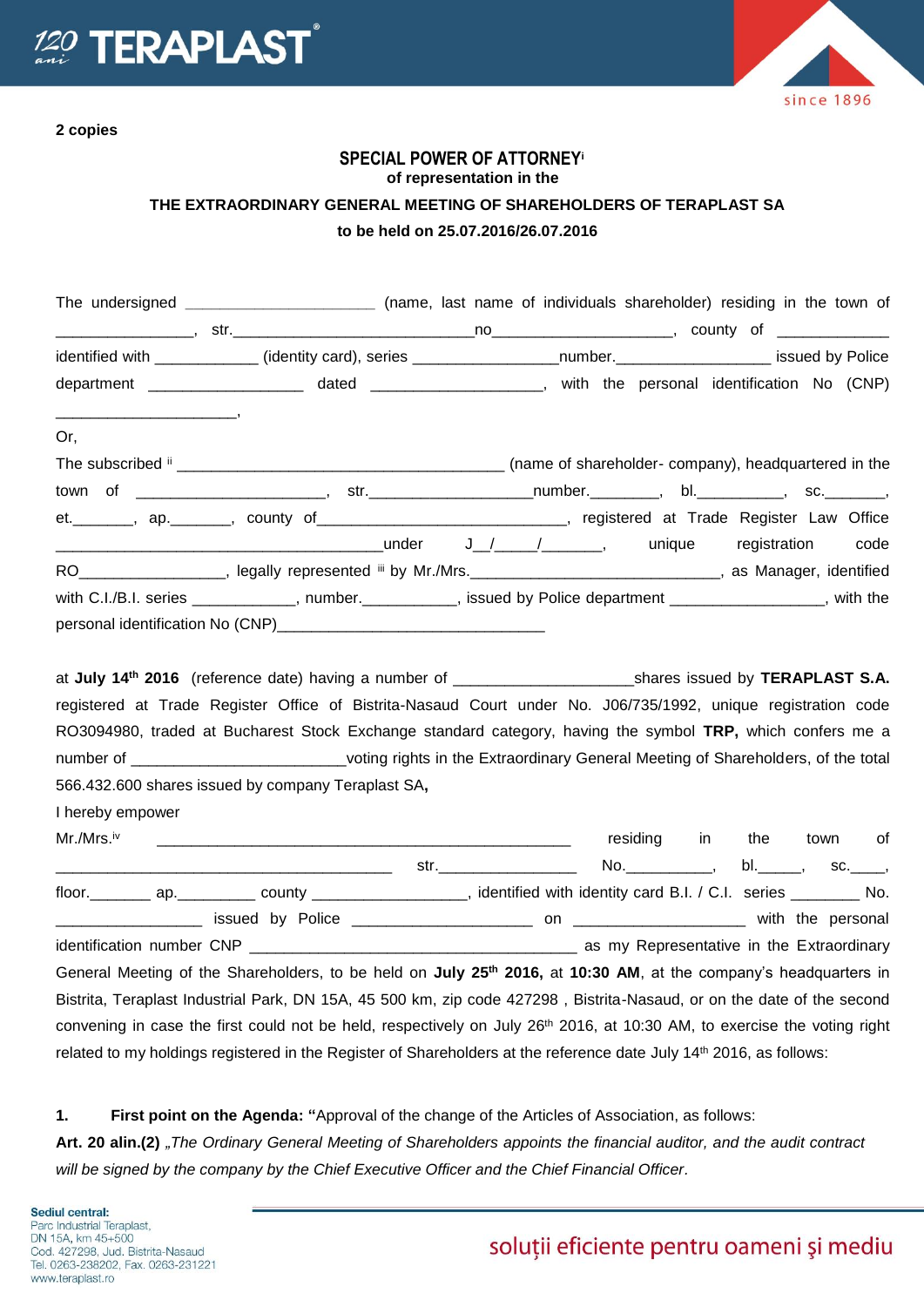*The Ordinary General Meeting of Shareholders appointed as financial auditor S.C. ERNST & YOUNG ASSURANCE SERVICES S.R.L, with the registered office in Bucharest, 63-69, Dr. Iacob Felix Street, district 1, incorporated with the Registrar of Companies attached to the Court of Law Bucharest under no. J40/5964/1999, fiscal code RO11909783, member of the Romanian Chamber of Financial Auditors, license no. 77/15 august 2011, legally represented by Mr. Collins Garry Rex, as financial auditor of the Company"* **will modify and will have the following content:** 

*"The Ordinary General Meeting of Shareholders appoints the financial auditor, and the audit contract will be signed by the company by the Chief Executive Officer and the Chief Financial Officer."*

| For | <b>Against</b> | Abstaining |
|-----|----------------|------------|
|     |                |            |

**2. Second point on the Agenda:** "Establishing the **registration date** which serves to identify the shareholders who will be affected by the decisions adopted by the General Ordinary Meeting of Shareholders. The date proposed by the Board of Administration is **August 12th 2016***".*

| For | <b>Against</b> | Abstaining |  |  |
|-----|----------------|------------|--|--|
|     |                |            |  |  |

**3. Third point on the Agenda:** "Approval of the date **August 11th 2016** as **"ex-date"**, respectively the date previous to the registration date when the financial instruments, subject of the decision of the corporate bodies, are transacted without the rights resulting from such decision, pursuant to art. 2 letter f) of Regulation No. 6/2009 regarding the exercise of certain rights of the shareholders within the general assemblies of the trading companies, amended and completed by Regulation no. 13/2014 regarding the amendment and completion of certain regulations issued by the Security National Board (herein referred to as NSC Regulation No. 6/2009)."

| For | <b>Against</b> | Abstaining |
|-----|----------------|------------|
|     |                |            |
|     |                |            |

**4. Fourth point on the Agenda:** "Empowering the Chairman of the Board of Directors, Mr. Dorel Goia, to sign the EGMS decision and the modified Articles of Association, in the name and on behalf of the shareholders present at the meeting".

| For | <b>Against</b> | Abstaining |  |  |
|-----|----------------|------------|--|--|
|     |                |            |  |  |

**5. Fifth point on the Agenda:** "Empowering the legal adviser, Mrs. Bretfelean Diana, identified by ID series XB no. 515915, issued by the Police Department of Bistrita on 13.06.2016, to accomplish all formalities regarding registration of the EGMS Decision at the Commercial Registry of Bistrita-Nasaud Tribunal and to publish this decision in the Official Gazette of Romania, Part 4."

| For | <b>Against</b> | Abstaining |
|-----|----------------|------------|
|     |                |            |
|     |                |            |